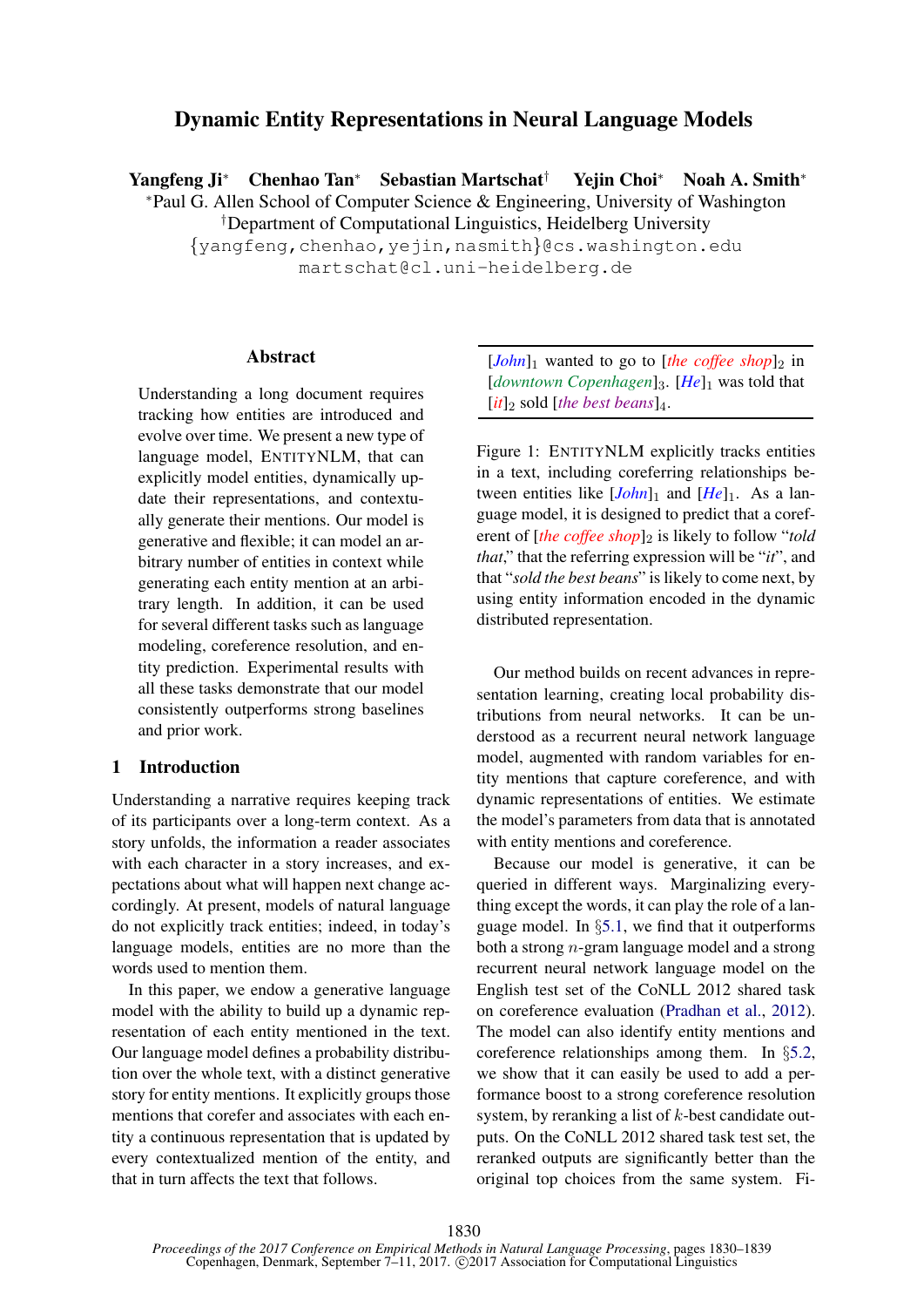nally, the model can perform entity cloze tasks. As presented in §5.3, it achieves state-of-the-art performance on the InScript corpus (Modi et al., 2017).

### 2 Model

A language model defines a distribution over sequences of word tokens; let  $X_t$  denote the random variable for the tth word in the sequence,  $x_t$  denote the value of  $X_t$  and  $X_t$  the distributed representation (embedding) of this word. Our starting point for language modeling is a recurrent neural network (Mikolov et al., 2010), which defines

$$
p(X_t | \text{history}) = \text{softmax}(\mathbf{W}_h \mathbf{h}_{t-1} + \mathbf{b}) \quad (1)
$$

$$
\mathbf{h}_{t-1} = \text{LSTM}(\mathbf{h}_{t-2}, \mathbf{x}_{t-1})
$$
 (2)

where  $W_h$  and b are parameters of the model (along with word embeddings  $x_t$ ), LSTM is the widely used recurrent function known as "long short-term memory" (Hochreiter and Schmidhuber, 1997), and  $\mathbf{h}_t$  is a LSTM hidden state encoding the history of the sequence up to the tth word.

Great success has been reported for this model (Zaremba et al., 2015), which posits nothing explicitly about the words appearing in the text sequence. Its generative story is simple: the value of each  $X_t$  is randomly chosen conditioned on the vector  $h_{t-1}$  encoding its history.

### 2.1 Additional random variables and representations for entities

To introduce our model, we associate with each word an additional set of random variables. At position  $t$ ,

- $R_t$  is a binary random variable that indicates whether  $x_t$  belongs to an entity mention  $(R_t = 1)$  or not  $(R_t = 0)$ . Though not explored here, this is easily generalized to a categorial variable for the *type* of the entity (e.g., person, organization, etc.).
- $L_t \in \{1, \ldots, \ell_{max}\}\$ is a categorical random variable if  $R_t = 1$ , which indicates the number of remaining words in this mention, including the current word (i.e.,  $L_t = 1$  for the last word in any mention).  $\ell_{max}$  is a predefined maximum length fixed to be 25, which is an empirical value derived from the training corpora used in the experiments. If  $R_t = 0$ , then  $L_t = 1$ . We denote the value of  $L_t$  by  $\ell_t$ .

•  $E_t \in \mathcal{E}_t$  is the index of the entity referred to, if  $R_t = 1$ . The set  $\mathcal{E}_t$  consists of  $\{1, \ldots, 1 +$  $\max_{t' < t} e_{t'}$ , i.e., the indices of all previously mentioned entities plus an additional value for a new entity. Thus  $\mathcal{E}_t$  starts as  $\{1\}$  and grows monotonically with  $t$ , allowing for an arbitrary number of entities to be mentioned. We denote the value of  $E_t$  by  $e_t$ . If  $R_t = 0$ , then  $E_t$  is fixed to a special value  $\emptyset$ .

The values of these random variables for our running example are shown in Figure 2.

In addition to using symbolic variables to encode mentions and coreference relationships, we maintain a vector representation of each entity that evolves over time. For the *i*th entity, let  $e_{i,t}$  be its representation at time  $t$ . These vectors are different from word vectors  $(x_t)$ , in that they are not parameters of the model. They are similar to history representations  $(h_t)$ , in that they are derived through parameterized functions of the random variables' values, which we will describe in the next subsections.

### 2.2 Generative story

The generative story for the word (and other variables) at timestep  $t$  is as follows; forwardreferenced equations are in the detailed discussion that follows.

- 1. If  $\ell_{t-1} = 1$  (i.e.,  $x_t$  is *not* continuing an already-started entity mention):
	- Choose  $r_t$  (Equation 3).
	- If  $r_t = 0$ , set  $\ell_t = 1$  and  $e_t = \emptyset$ ; then go to step 3. Otherwise:
		- If there is no embedding for the new candidate entity with index  $1 + \max_{t' < t} e_{t'}$ , create one following §2.4.
		- Select the entity  $e_t$  from  $\{1, \ldots, 1 +$  $\max_{t' < t} e_{t'}$  (Equation 4).
		- Set  $e_{current} = e_{e_t,t-1}$ , which is the entity embedding of  $e_t$  before timestep t.
		- Select the length of the mention,  $\ell_t$ (Equation 5).
- 2. Otherwise,
	- Set  $\ell_t = \ell_{t-1} 1$ ,  $r_t = r_{t-1}$ ,  $e_t = e_{t-1}$ .
- 3. Sample  $x_t$  from the word distribution given the LSTM hidden state  $h_{t-1}$  and the current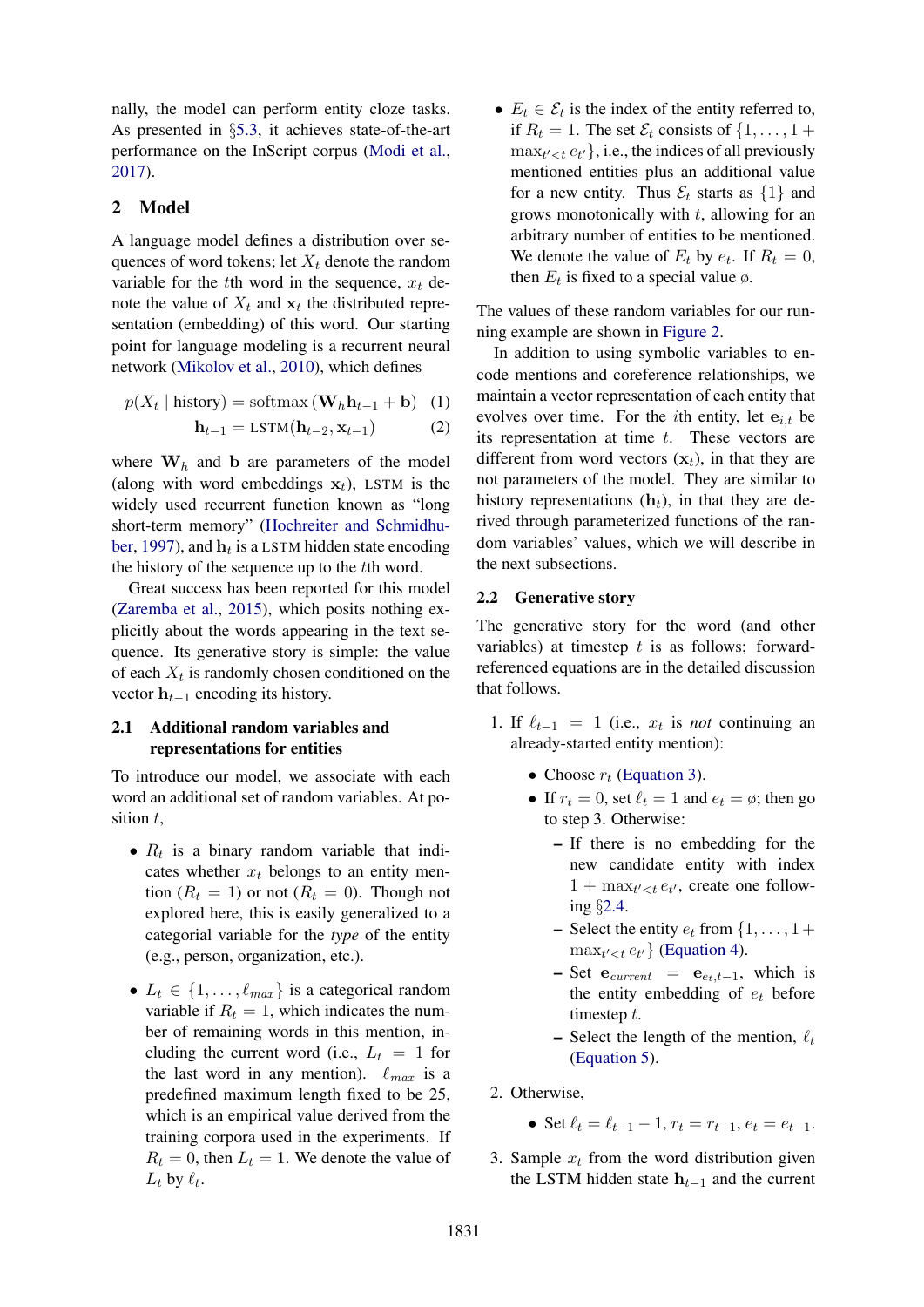| $X_{1:12}$ : | John | wanted        | to       | $g_0$    | to       |                | the coffee   | shop | 1n       |      | downtown | Copenhagen |   |
|--------------|------|---------------|----------|----------|----------|----------------|--------------|------|----------|------|----------|------------|---|
| $R_{1:12}$ : |      | 0             | $\Omega$ | $\theta$ |          |                |              |      | $\Omega$ |      |          |            |   |
| $E_{1:12}$ : |      | Ø             | Ø        | Ø        | Ø        |                |              |      | Ø        |      |          |            | Ø |
| $L_{1:12}$ : |      |               |          |          |          |                |              |      |          |      |          |            |   |
|              |      | $X_{13:22}$ : | He       | was      | told     | that           | $-$ it       | sold | the      | best | beans    |            |   |
|              |      | $R_{13:22}$ : |          |          | $\theta$ | $\overline{0}$ |              |      |          |      |          |            |   |
|              |      | $E_{13:22}$ : |          | Ø        | Ø        | Ø              | <sup>2</sup> | Ø    | 4        | 4    | 4        | Ø          |   |
|              |      | $L_{13:22}$ : |          |          |          |                |              |      |          |      |          |            |   |

Figure 2: The random variable values in ENTITYNLM for the running example in Figure 1.

(or most recent) entity embedding  $e_{current}$ (Equation 6). (If  $r_t = 0$ , then  $e_{current}$  still represents the most recently mentioned entity.)

- 4. Advance the RNN, i.e., feed it the word vector  $x_t$  to compute  $h_t$  (Equation 2).
- 5. If  $r_t = 1$ , update  $e_{e_t,t}$  using  $e_{e_t,t-1}$  and  $h_t$ , then set  $e_{current} = e_{e_t,t}$ . Details of the entity updating are given in §2.4.
- 6. For every entity  $e_t \in \mathcal{E}_t \setminus \{e_t\}$ , set  $e_{t,t}$  =  $e_{i,t-1}$  (i.e., no changes to other entities' representations).

Note that at any given time step  $t$ ,  $e_{current}$  will always contain the most recent vector representation of the most recently mentioned entity.

A generative model with a similar hierarchical structure was used by Haghighi and Klein (2010) for coreference resolution. Our approach differs in two important ways. First, our model defines a joint distribution over all of the text, not just the entity mentions. Second, we use representation learning rather than Bayesian nonparametrics, allowing natural integration with the language model.

#### 2.3 Probability distributions

The generative story above referenced several parametric distributions defined based on vector representations of histories and entities. These are defined as follows.

For 
$$
r \in \{0, 1\}
$$
,  
\n
$$
p(R_t = r | \mathbf{h}_{t-1}) \propto \exp(\mathbf{h}_{t-1}^\top \mathbf{W}_r \mathbf{r}), \quad (3)
$$

where r is the parameterized embedding associated with  $r$ , which paves the way for exploring entity type representations in future work;  $W_r$  is a parameter matrix for the bilinear score for  $h_{t-1}$ and r.

To give the possibility of predicting a new entity, we need an entity embedding beforehand with index  $(1 + \max_{t' < t} e_{t'})$ , which is randomly sampled from Equation 7. Then, for every  $e \in$  $\{1, \ldots, 1 + \max_{t' < t} e_{t'}\}$ :

$$
p(E_t = e | R_t = 1, \mathbf{h}_{t-1})
$$
  
 
$$
\propto \exp(\mathbf{h}_{t-1}^\top \mathbf{W}_{entity} \mathbf{e}_{e,t-1} + \mathbf{w}_{dist}^\top \mathbf{f}(e)),
$$
 (4)

where  $e_{e,t-1}$  is the embedding of entity e at time step  $t-1$  and  $\mathbf{W}_{entity}$  is the weight matrix for predicting entities using their continuous representations. The score above is normalized over values  $\{1,\ldots,1+\max_{t'.  $f(e)$  represents a vec$ tor of distance features associated with e and the mentions of the existing entities. Hence two information sources are used to predict the next entity: (i) contextual information  $h_{t-1}$ , and (ii) distance features  $f(e)$  from the current mention to the closest mention from each previously mentioned entity.  $f(e) = 0$  if e is a new entity. This term can also be extended to include other surface-form features for coreference resolution (Martschat and Strube, 2015; Clark and Manning, 2016b).

For the chosen entity  $e_t$  from Equation 4, the distribution over its mention length is drawn according to

$$
p(L_t = \ell | \mathbf{h}_{t-1}, \mathbf{e}_{e_t, t-1})
$$
  
 
$$
\propto \exp(\mathbf{W}_{length,\ell}^{\top}[\mathbf{h}_{t-1}; \mathbf{e}_{e_t, t-1}]),
$$
 (5)

where  $e_{e_t,t-1}$  is the most recent embedding of the entity  $e_t$ , not updated with  $\mathbf{h}_t$ . The intuition is that  $e_{e_t,t-1}$  will help contextual information  $h_{t-1}$  to select the residual length of entity  $e_t$ . W<sub>length</sub> is the weight matrix for length prediction, with  $\ell_{max} = 25$  rows.

Finally, the probability of a word  $x$  as the next token is jointly modeled by  $h_{t-1}$  and the vector representation of the most recently mentioned entity e<sub>current</sub>:

$$
p(X_t = x \mid \mathbf{h}_{t-1}, \mathbf{e}_{current})
$$
  
 
$$
\propto \text{CFSM}(\mathbf{h}_{t-1} + \mathbf{W}_e \mathbf{e}_{current}),
$$
 (6)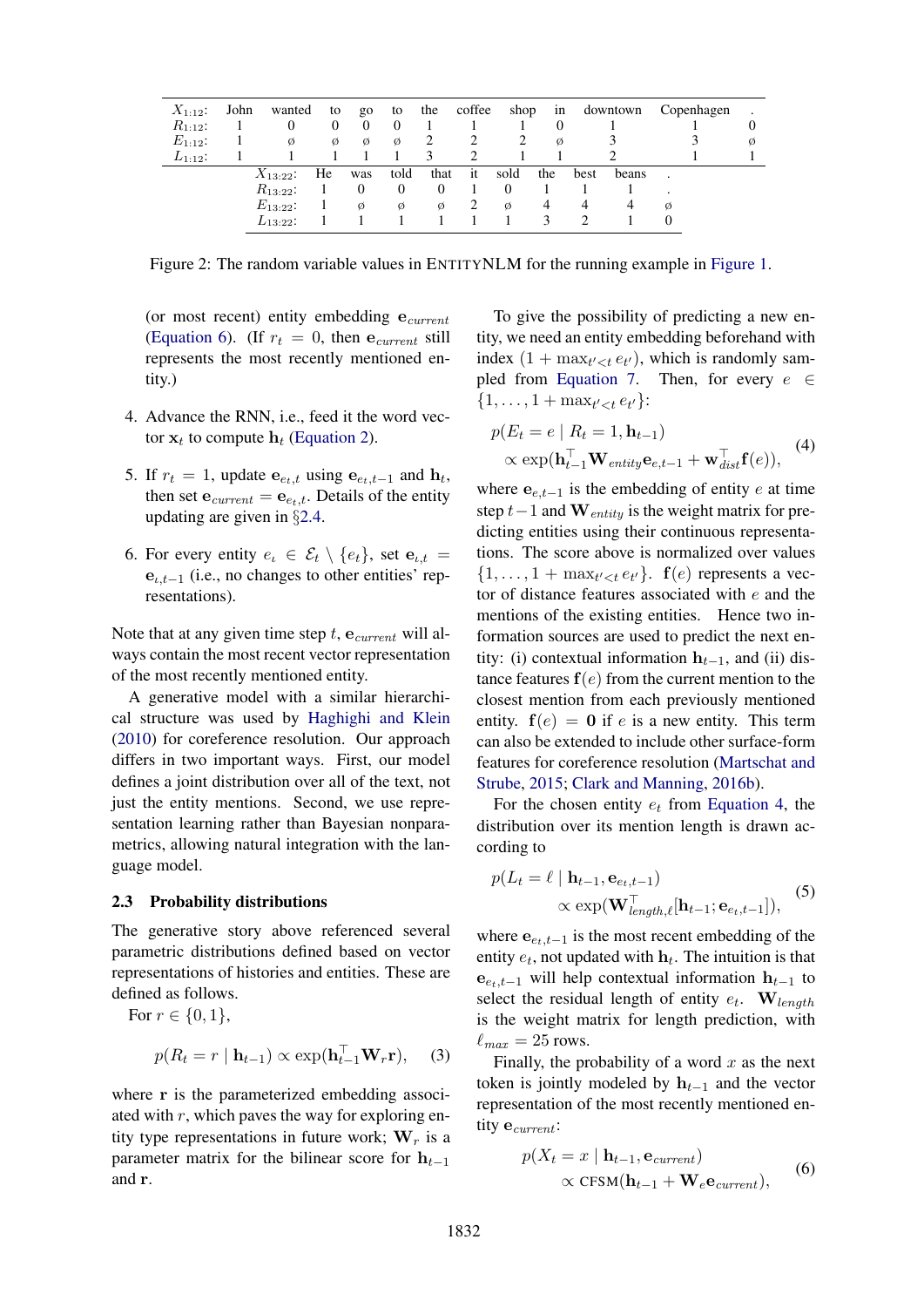where  $\mathbf{W}_e$  is a transformation matrix to adjust the dimensionality of  $e_{current}$ . CFSM is a class factorized softmax function (Goodman, 2001; Baltescu and Blunsom, 2015). It uses a two-step prediction with predefined word classes instead of direct prediction on the whole vocabulary, and reduces the time complexity to the log of vocabulary size.

#### 2.4 Dynamic entity representations

Before predicting the entity at step  $t$ , we need an embedding for the new candidate entity with index  $e' = 1 + \max_{t' < t} e_{t'}$  if it does not exist. The new embedding is generated randomly, according to a normal distribution, then projected onto the unit ball:

$$
\mathbf{u} \sim \mathcal{N}(\mathbf{r}_1, \sigma^2 \mathbf{I});
$$
  

$$
\mathbf{e}_{e', t-1} = \frac{\mathbf{u}}{\|\mathbf{u}\|_2},
$$
 (7)

where  $\sigma = 0.01$ . The time step  $t - 1$  in  $e_{e', t-1}$ means the current embedding contains no information from step  $t$ , although it will be updated once we have  $\mathbf{h}_t$  and if  $E_t = e'$ .  $\mathbf{r}_1$  is the parameterized embedding for  $R_t = 1$ , which will be jointly optimized with other parameters and is expected to encode some generic information about entities. All the initial entity embeddings are centered on the mean  $r_1$ , which is used in Equation 3 to determine whether the next token belongs to an entity mention. Another choice would be to initialize with a zero vector, although our preliminary experiments showed this did not work as well as random initialization in Equation 7.

Assume  $R_t = 1$  and  $E_t = e_t$ , which means  $x_t$ is part of a mention of entity  $e_t$ . Then, we need to update  $e_{e_t,t-1}$  based on the new information we have from  $\mathbf{h}_t$ . The new embedding  $\mathbf{e}_{e_t,t}$  is a convex combination of the old embedding  $(e_{e,t-1})$ and current LSTM hidden state  $(h_t)$  with the interpolation  $(\delta_t)$  determined dynamically based on a bilinear function:

$$
\delta_t = \sigma(\mathbf{h}_t^{\top} \mathbf{W}_{\delta} \mathbf{e}_{e_t, t-1});
$$
  
\n
$$
\mathbf{u} = \delta_t \mathbf{e}_{e_t, t-1} + (1 - \delta_t) \mathbf{h}_t;
$$
  
\n
$$
\mathbf{e}_{e_t, t} = \frac{\mathbf{u}}{\|\mathbf{u}\|_2},
$$
\n(8)

This updating scheme will be used to update  $e_t$  in *each* of all the following  $\ell_t$  steps. The projection in the last step keeps the magnitude of the entity embedding fixed, avoiding numeric overflow. A similar updating scheme has been used by Henaff

et al. (2016) for the "memory blocks" in their recurrent entity network models. The difference is that their model updates all memory blocks in each time step. Instead, our updating scheme in Equation 8 only applies to the selected entity  $e_t$  at time step t.

### 2.5 Training objective

The model is trained to maximize the log of the joint probability of  $\mathbf{R}, \mathbf{E}, \mathbf{L}$ , and  $\mathbf{X}$ :

$$
\ell(\boldsymbol{\theta}) = \log P(\mathbf{R}, \mathbf{E}, \mathbf{L}, \mathbf{X}; \boldsymbol{\theta})
$$
  
= 
$$
\sum_{t} \log P(R_t, E_t, L_t, X_t; \boldsymbol{\theta}), \qquad (9)
$$

where  $\theta$  is the collection of all the parameters in this model. Based on the formulation in §2.3, Equation 9 can be decomposed as the sum of conditional log-probabilities of each random variable at each time step.

This objective requires the training data annotated as in Figure 2. We do not assume that these variables are observed at test time.

#### 3 Implementation Details

Our model is implemented with DyNet (Neubig et al., 2017) and available at  $https://$ github.com/jiyfeng/entitynlm. We use AdaGrad (Duchi et al., 2011) with learning rate  $\lambda = 0.1$  and ADAM (Kingma and Ba, 2014) with default learning rate  $\lambda = 0.001$  as the candidate optimizers of our model. For all the parameters, we use the initialization tricks recommended by Glorot and Bengio (2010). To avoid overfitting, we also employ dropout (Srivastava et al., 2014) with the candidate rates as  $\{0.2, 0.5\}.$ 

In addition, there are two tunable hyperparameters of ENTITYNLM: the size of word embeddings and the dimension of LSTM hidden states. For both of them, we consider the values {32, 48, 64, 128, 256}. We also experiment with the option to either use the pretrained GloVe word embeddings (Pennington et al., 2014) or randomly initialized word embeddings (then updated during training). For all experiments, the best configuration of hyperparameters and optimizers is selected based on the objective value on the development data.

### 4 Evaluation Tasks and Datasets

We evaluate our model in diverse use scenarios: (i) language modeling, (ii) coreference resolution,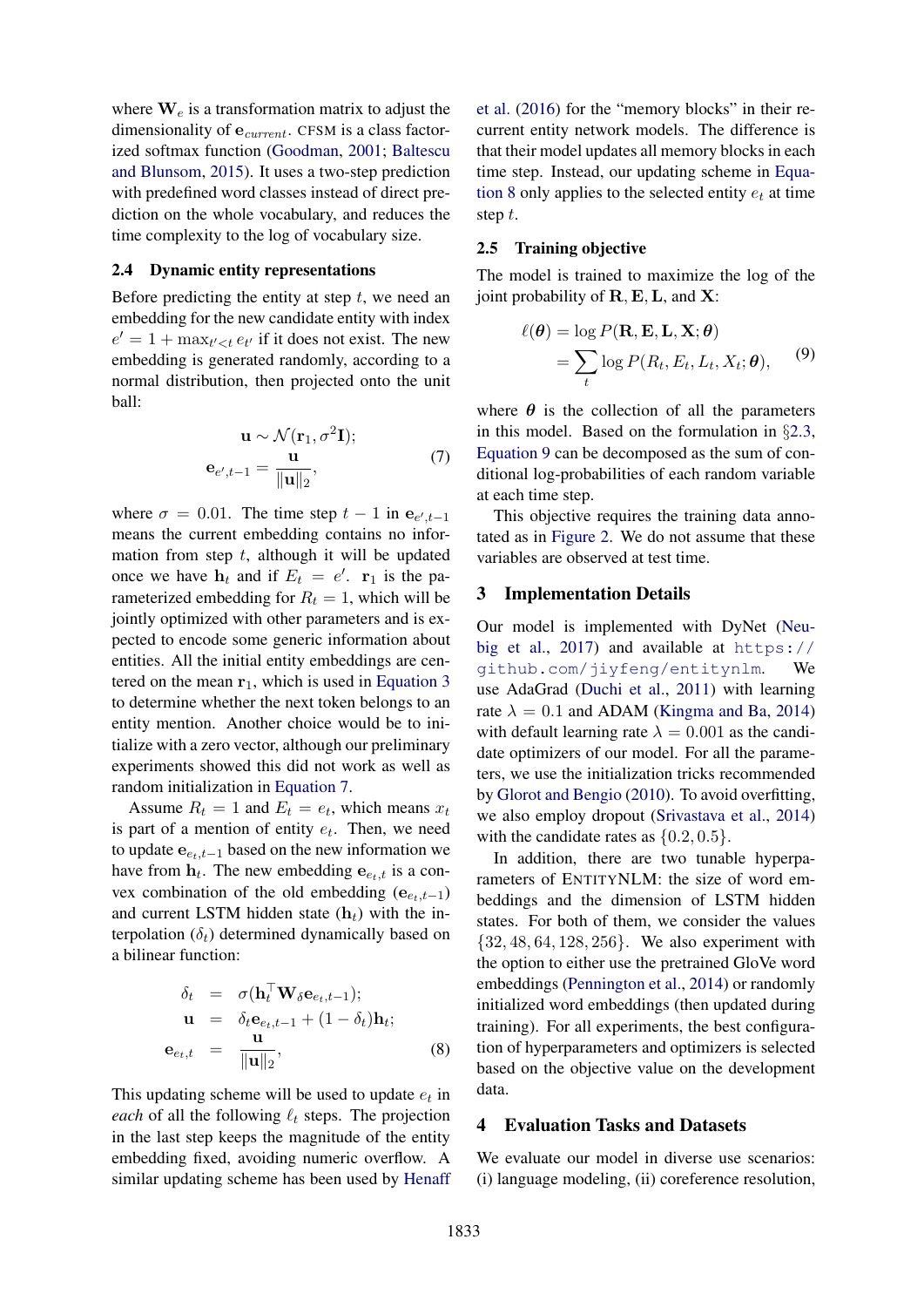and (iii) entity prediction. The evaluation on language modeling shows how the internal entity representation, when marginalized out, can improve the perplexity of language models. The evaluation on coreference resolution experiment shows how our new language model can improve a competitive coreference resolution system. Finally, we employ an entity cloze task to demonstrate the generative performance of our model in predicting the next entity given the previous context.

We use two datasets for the three evaluation tasks. For language modeling and coreference resolution, we use the English benchmark data from the CoNLL 2012 shared task on coreference resolution (Pradhan et al., 2012). We employ the standard training/development/test split, which includes 2,802/343/348 documents with roughly 1M/150K/150K tokens, respectively. We follow the coreference annotation in the CoNLL dataset to extract entities and ignore the singleton mentions in texts.

For entity prediction, we employ the InScript corpus created by Modi et al. (2017). It consists of 10 scenarios, including grocery shopping, taking a flight, etc. It includes 910 crowdsourced simple narrative texts in total and 18 stories were ignored due to labeling problems (Modi et al., 2017). On average, each story has 12.4 sentences, 24.9 entities and 217.2 tokens. Each entity mention is labeled with its entity index. We use the same training/development/test split as in (Modi et al., 2017), which includes 619, 91, 182 texts, respectively.

#### Data preprocessing

For the CoNLL dataset, we lowercase all tokens and remove any token that only contains a punctuation symbol unless it is in an entity mention. We also replace numbers in the documents with the special token NUM and low-frequency word types with UNK. The vocabulary size of the CoNLL data after preprocessing is 10K. For entity mention extraction, in the CoNLL dataset, one entity mention could be embedded in another. For embedded mentions, only the enclosing entity mention is kept. We use the same preprocessed data for both language modeling and coreference resolution evaluation.

For the InScript corpus, we apply similar data preprocessing to lowercase all tokens, and we replace low-frequency word types with UNK. The vocabulary size after preprocessing is 1K.

### 5 Experiments

In this section, we present the experimental results on the three evaluation tasks.

#### 5.1 Language modeling

Task description. The goal of language modeling is to compute the marginal probability:

$$
P(\mathbf{X}) = \sum_{\mathbf{R}, \mathbf{E}, \mathbf{L}} P(\mathbf{X}, \mathbf{R}, \mathbf{E}, \mathbf{L}).
$$
 (10)

However, due to the long-range dependency in recurrent neural networks, the search space of R, E,L during inference grows exponentially. We thus use importance sampling to approximate the marginal distribution of **X**. Specifically, with the samples from a proposal distribution  $Q(\mathbf{R}, \mathbf{E}, \mathbf{L}|\mathbf{X})$ , the approximated marginal probability is defined as

$$
P(\mathbf{X}) = \sum_{\mathbf{R}, \mathbf{E}, \mathbf{L}} P(\mathbf{X}, \mathbf{R}, \mathbf{E}, \mathbf{L})
$$
  
= 
$$
\sum_{\mathbf{R}, \mathbf{E}, \mathbf{L}} Q(\mathbf{R}, \mathbf{E}, \mathbf{L} | \mathbf{X}) \frac{P(\mathbf{X}, \mathbf{R}, \mathbf{E}, \mathbf{L})}{Q(\mathbf{R}, \mathbf{E}, \mathbf{L} | \mathbf{X})}
$$
  

$$
\approx \frac{1}{N} \sum_{\{\mathbf{r}^{(i)}, \mathbf{e}^{(i)}, \ell^{(i)}\} \sim Q} \frac{P(\mathbf{r}^{(i)}, \mathbf{e}^{(i)}, \ell^{(i)}, \mathbf{x})}{Q(\mathbf{r}^{(i)}, \mathbf{e}^{(i)}, \ell^{(i)} | \mathbf{x})}
$$
(11)

A similar idea of using importance sampling for language modeling evaluation has been used by Dyer et al. (2016).

For language modeling evaluation, we train our model on the training set from the CoNLL 2012 dataset with coreference annotation. On the test data, we treat coreference structure as latent variables and use importance sampling to approximate the marginal distribution of X. For each document, the model randomly draws  $N = 100$  samples from the proposal distribution, discussed next.

Proposal distribution. For implementation of Q, we use a discriminative variant of ENTI-TYNLM by taking the current word  $x_t$  for predicting the entity-related variables in the same time step. Specifically, in the generative story described in §2.2, we delete step 3 (words are not generated, but rather conditioned upon), move step 4 before step 1, and replace  $h_{t-1}$  with  $h_t$  in the steps for predicting entity type  $R_t$ , entity  $E_t$  and mention length  $L_t$ . This model variant provides a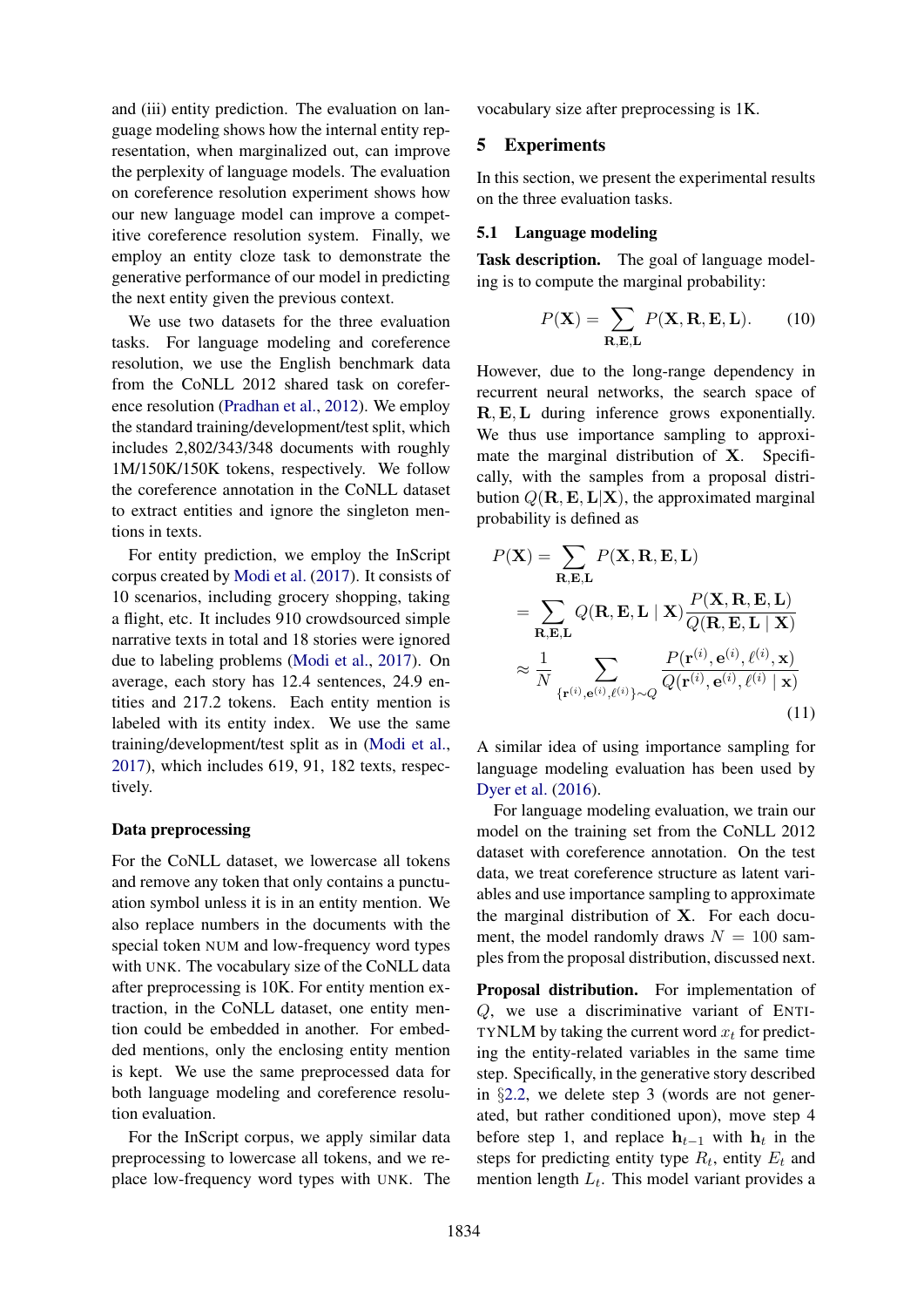| Model          | Perplexity |  |  |  |  |
|----------------|------------|--|--|--|--|
| 1. 5-gram $LM$ | 138.37     |  |  |  |  |
| 2. RNNLM       | 134.79     |  |  |  |  |
| 3. ENTITYNLM   | 131.64     |  |  |  |  |

Table 1: Language modeling evaluation on the test sets of the English section in the CoNLL 2012 shared task. As mentioned in §4, the vocabulary size is 10K. ENTITYNLM does not require any coreference annotation on the test data.

conditional probability  $Q(R_t, E_t, L_t | X_t)$  at each timestep.

Baselines. We compare the language modeling performance with two competitive baselines: 5 gram language model implemented in KenLM (Heafield et al., 2013) and RNNLM with LSTM units implemented in DyNet (Neubig et al., 2017). For RNNLM, we use the same hyperparameters described in §3 and grid search on the development data to find the best configuration.

Results. The results of ENTITYNLM and the baselines on both development and test data are reported in Table 1. For ENTITYNLM, we use the value of  $2^{-\frac{1}{T}\sum_{t=1}^{T}\log P(X_t, R_t, E_t, L_t)}$  on the development set with coreference annotation to select the best model configuration and report the best number. On the test data, we are able to calculate perplexity by marginalizing all other random variables using Equation 11. To compute the perplexity numbers on the test data, our model only takes account of log probabilities on word prediction. The difference is that coreference information is only used for training ENTITYNLM and not for test. All three models reported in Table 1 share the same vocabulary, therefore the numbers on the test data are directly comparable. As shown in Table 1, ENTITYNLM outperforms both the 5 gram language model and the RNNLM on the test data. Better performance of ENTITYNLM on language modeling can be expected, if we also use the marginalization method defined in Equation 11 on the development data to select the best configuration. However, we plan to use the same experimental setup for all experiments, instead of customizing our model for each individual task.

### 5.2 Coreference reranking

Task description. We show how ENTITYLM, which allows an efficient computation of the probability  $P(\mathbf{R}, \mathbf{E}, \mathbf{L}, \mathbf{X})$ , can be used as a coreference reranker to improve a competitive coreference resolution system due to Martschat and Strube (2015). This task is analogous to the reranking approach used in machine translation (Shen et al., 2004). The specific formulation is as follows:

$$
\arg\max_{\{\mathbf{r}^{(i)},\mathbf{e}^{(i)},\mathbf{l}^{(i)}\}\in\mathcal{K}} P(\mathbf{r}^{(i)},\mathbf{e}^{(i)},\mathbf{l}^{(i)},\mathbf{x})\qquad(12)
$$

where  $K$  is the k-best list for a given document. In our experiments,  $k = 100$ . To the best of our knowledge, the problem of obtaining  $k$ -best outputs of a coreference resolution system has not been studied before.

**Approximate**  $k$ -best decoding. We rerank the output of a system that predicts an antecedent for each mention by relying on pairwise scores for mention pairs. This is the dominant approach for coreference resolution (Martschat and Strube, 2015; Clark and Manning, 2016a). The predictions induce an antecedent tree, which represents antecedent decisions for all mentions in the document. Coreference chains are obtained by transitive closure over the antecedent decisions encoded in the tree. A mention also can have an empty mention as antecedent, which denotes that the mention is non-anaphoric.

For extending Martschat and Strube's greedy decoding approach to k-best inference, we cannot simply take the  $k$  highest scoring trees according to the sum of edge scores, because different trees may represent the same coreference chain. Instead, we use an heuristic that creates an approximate  $k$ -best list on candidate antecedent trees. The idea is to generate trees from the original system output by considering suboptimal antecedent choices that lead to different coreference chains. For each mention pair  $(m_i, m_i)$ , we compute the difference of its score to the score of the optimal antecedent choice for  $m_i$ . We then sort pairs in ascending order according to this difference and iterate through the list of pairs. For each pair  $(m_i, m_i)$ , we create a tree  $t_{j,i}$  by replacing the antecedent of  $m_i$  in the original system output with  $m_i$ . If this yields a tree that encodes different coreference chains from all chains encoded by trees in the k-best list, we add  $t_{i,j}$  to the k-best list. In the case that we cannot generate a given number of trees (particularly for a short document with a large  $k$ ), we pad the list with the last item added to the list.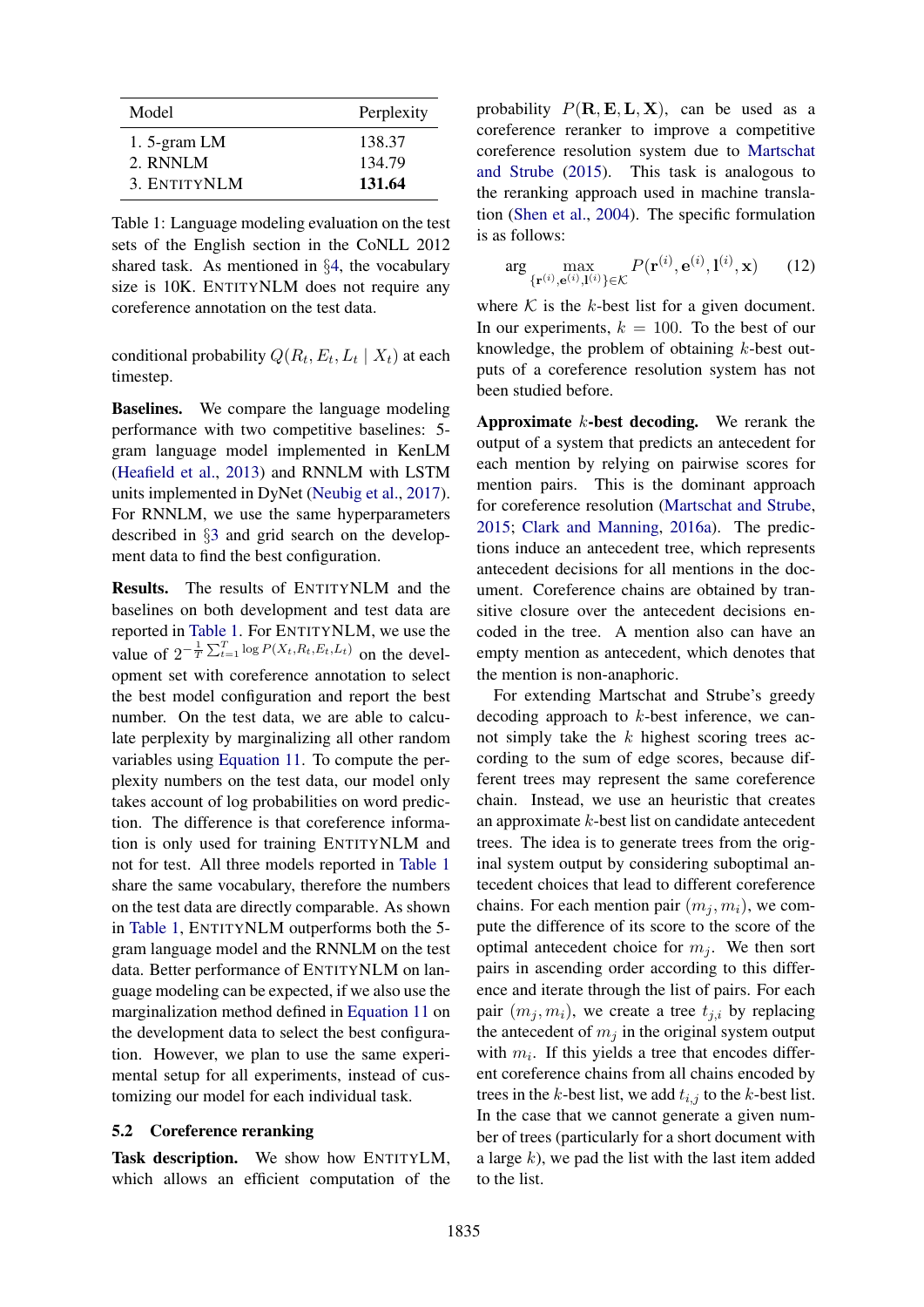Evaluation measures. For coreference resolution evaluation, we employ the CoNLL scorer (Pradhan et al., 2014). It computes three commonly used evaluation measures MUC (Vilain et al., 1995),  $B^3$  (Bagga and Baldwin, 1998), and CEAF<sub>e</sub> (Luo, 2005). We report the  $F_1$  score of each evaluation measure and their average as the CoNLL score.

**Competing systems.** We employed  $CORT<sup>1</sup>$ (Martschat and Strube, 2015) as our baseline coreference resolution system. Here, we compare with the original (one best) outputs of CORT's latent ranking model, which is the bestperforming model implemented in CORT. We consider two rerankers based on ENTITYNLM. The first reranking method only uses the log probability for ENTITYNLM to sort the candidate list (Equation 12). The second method uses a linear combination of both log probabilities from ENTITYNLM and the scores from CORT, where the coefficients were found via grid search with the CoNLL score on the development set.

Results. The reranked results on the CoNLL 2012 test set are reported in Table 2. The numbers of the baseline are higher than the results reported in Martschat and Strube (2015) since the feature set of CORT was subsequently extended. Lines 2 and 3 in Table 2 present the reranked best results. As shown in this table, both reranked results give more than 1% of CoNLL score improvement on the test set over CORT, which are significant based on an approximate randomization test<sup>2</sup>.

Additional experiments also found that increasing k from 100 to 500 had a minor effect. That is because the diversity of each k-best list is limited by (i) the number of entity mentions in the document, (ii) the performance of the baseline coreference resolution system, and possibly (iii) the approximate nature of our k-best inference procedure. We suspect that a stronger baseline system (such as that of Clark and Manning, 2016a) could give greater improvements, if it can be adapted to provide k-best lists. Future work might incorporate the techniques embedded in such systems into ENTITYNLM.

 $[I]_1$  was about to ride  $[my]_1$  [*bicycle*]<sub>2</sub> to the  $[park]_3$  one day when  $[I]_1$  noticed that the front [*tire*]<sub>4</sub> was flat . [*I*]<sub>1</sub> realized that  $[I]_1$  would have to repair  $[it]_4$ .  $[I]_1$  went into  $[my]_1$  $[g\text{ }arg\text{ }e]_5$  to get some  $[t\text{ }i\text{ }o\text{ }i\text{ }s]_5$ . The first thing  $[I]_1$  did was remove the xxxx

Figure 3: A short story on bicycles from the InScript corpus (Modi et al., 2017). The entity prediction task requires predicting xxxx given the preceding text either by choosing a previously mentioned entity or deciding that this is a "new entity". In this example, the ground-truth prediction is [*tire*]4. For training, ENTITYNLM attempts to predict every entity. While, for testing, it predicts a maximum of 30 entities after the first three sentences, which is consistent with the experimental setup suggested by Modi et al. (2017).

### 5.3 Entity prediction

Task description. Based on Modi et al. (2017), we introduce a novel entity prediction task that tries to predict the next entity given the preceding text. For a given text as in Figure 3, this task makes a forward prediction based on only the left context. This is different from coreference resolution, where both left and right contexts from a given entity mention are used in decoding. It is also different from language modeling, since this task only requires predicting entities. Since EN-TITYNLM is generative, it can be directly applied to this task. To predict entities in test data,  $R_t$  is always given and ENTITYNLM only needs to predict  $E_t$  when  $R_t = 1$ .

Baselines and human prediction. We introduce two baselines in this task: (i) the always-new baseline that always predicts "new entity"; (ii) a linear classification model using shallow features from Modi et al. (2017), including the recency of an entity's last mention and the frequency. We also compare with the model proposed by Modi et al. (2017). Their work assumes that the model has prior knowledge of all the participant types, which are specific to each scenario and fine-grained, e.g., rider in the bicycle narrative, and predicts participant types for new entities. This assumption is unrealistic for pure generative models like ours.

<sup>1</sup>https://github.com/smartschat/cort, we used version 0.2.4.5.

<sup>2</sup>https://github.com/smartschat/art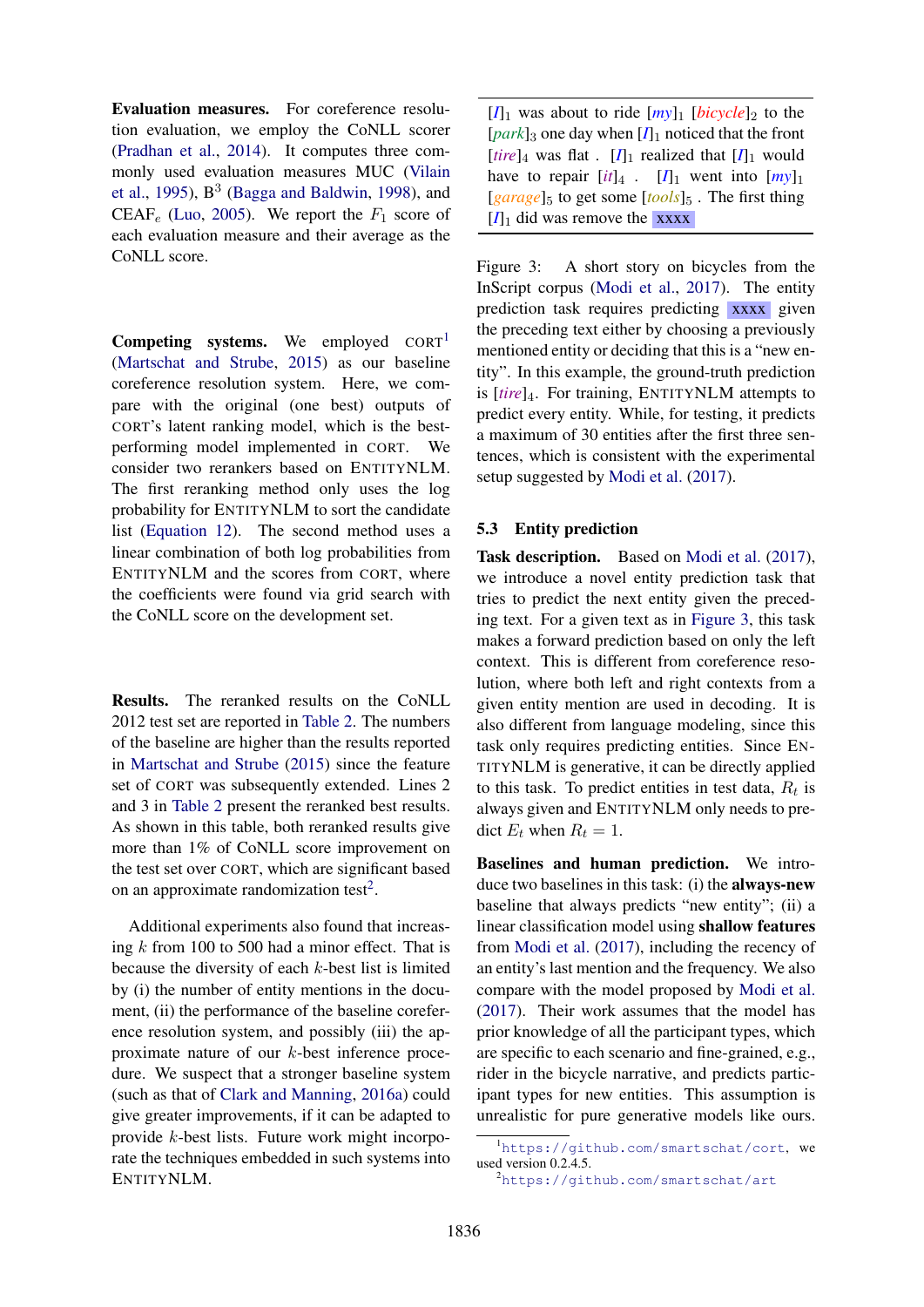|                                     | MUC     |  |   | $R^3$ |                                                       |  | CEAF <sub>e</sub> |              |   |       |
|-------------------------------------|---------|--|---|-------|-------------------------------------------------------|--|-------------------|--------------|---|-------|
| Model                               | CoNLL P |  | R |       | $F_1$   P R $F_1$                                     |  |                   | $\mathbf{P}$ | R | $F_1$ |
| 1. Baseline: CORT's one best        | 62.93   |  |   |       | 77.15 68.67 72.66 66.00 54.92 59.95 60.07 52.76 56.18 |  |                   |              |   |       |
| 2. Rerank: ENTITYNLM                | 64.00   |  |   |       | 77.90 69.45 73.44 66.84 56.12 61.01 61.73 53.90 57.55 |  |                   |              |   |       |
| 3. Rerank: $ENTITYNLM + CORT$ 64.04 |         |  |   |       | 77.93 69.49 73.47 67.08 55.99 61.04 61.76 53.98 57.61 |  |                   |              |   |       |

Table 2: Coreference resolution scores on the CoNLL 2012 test set. CORT is the best-performing model of Martschat and Strube (2015) with greedy decoding.

|                               | Accuracy $(\% )$ |
|-------------------------------|------------------|
| 1. Baseline: always-new       | 31.08            |
| 2. Baseline: shallow features | 45.34            |
| 3. Modi et al. (2017)         | 62.65            |
| 4. ENTITYNLM                  | 74.23            |
| 5. Human prediction           | 77.35            |

Table 3: Entity prediction accuracy on the test set of the InScript corpus.

Therefore, we remove this assumption and adapt their prediction results to our formulation by mapping all the predicted entities that have not been mentioned to "new entity". We also compare to the adapted human prediction used in the In-Script corpus. For each entity slot, Modi et al. (2017) acquired 20 human predictions, and the majority vote was selected. More details about human predictions are discussed in (Modi et al., 2017).

Results. Table 3 shows the prediction accuracies. ENTITYNLM (line 4) significantly outperforms both baselines (line 1 and 2) and prior work (line 3) ( $p \ll 0.01$ , paired t-test). The comparison between line 4 and 5 shows our model is even close to the human prediction performance.

## 6 Related Work

Rich-context language models. The originally proposed recurrent neural network language models only capture information within sentences. To extend the capacity of RNNLMs, various researchers have incorporated information beyond sentence boundaries. Previous work focuses on contextual information from previous sentences (Ji et al., 2016a) or discourse relations between adjacent sentences (Ji et al., 2016b), showing improvements to language modeling and related tasks like coherence evaluation and discourse relation prediction. In this work, ENTITYNLM adds explicit entity information to the language model, which is another way of adding a memory network for language modeling. Unlike the work by Tran et al. (2016), where memory blocks are used to store general contextual information for language modeling, ENTITYNLM assigns each memory block specifically to only one entity.

Entity-related models. Two recent approaches to modeling entities in text are closely related to our model. The first is the "reference-aware" language models proposed by Yang et al. (2016), where the referred entities are from either a predefined item list, an external database, or the context from the same document. Yang et al. (2016) present three models, one for each case. For modeling a document with entities, they use coreference links to recover entity clusters, though they only model entity mentions as containing a single word (an inappropriate assumption, in our view). Their entity updating method takes the latest hidden state (similar to  $h_t$  when  $R_t = 1$  in our model) as the new representation of the current entity; no long-term history of the entity is maintained, just the current local context. In addition, their language model evaluation assumes that entity information is provided at test time (Yang, personal communication), which makes a direct comparison with our model impossible. Our entity updating scheme is similar to the "dynamic memory" method used by Henaff et al. (2016). Our entity representations are dynamically allocated and updated only when an entity appears up, while the EntNet from Henaff et al. (2016) does not model entities and their relationships explicitly. In their model, entity memory blocks are pre-allocated and updated simultaneously in each timestep. So there is no dedicated memory block for every entity and no distinction between entity mentions and non-mention words. As a consequence, it is not clear how to use their model for coreference reranking and entity prediction.

Coreference resolution. The hierarchical structure of our entity generation model is inspired by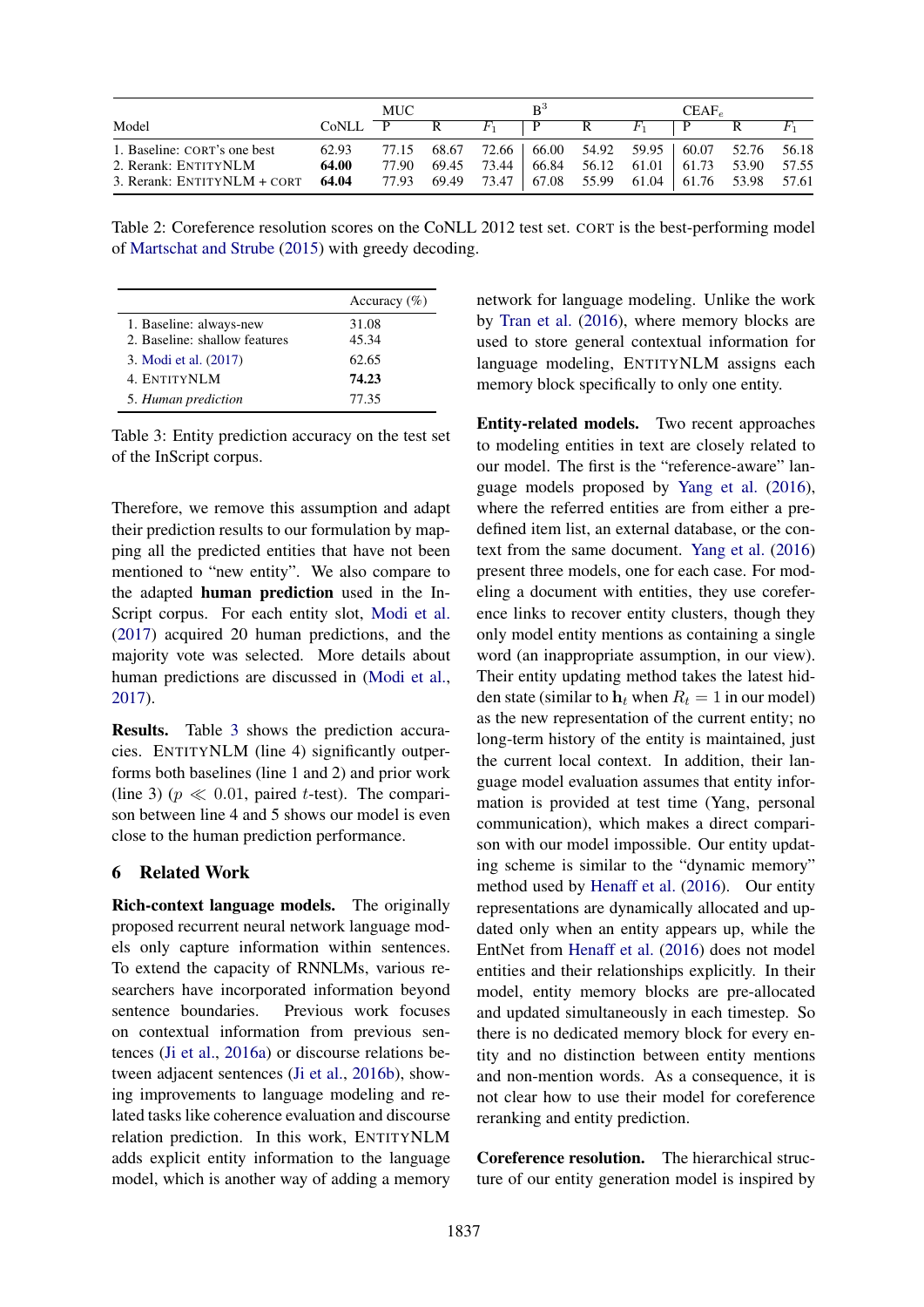Haghighi and Klein (2010). They implemented this idea as a probabillistic graphical model with the distance-dependent Chinese Restaurant Process (Pitman, 1995) for entity assignment, while our model is built on a recurrent neural network architecture. The reranking method considered in our coreference resolution evaluation could also be extended with samples from additional coreference resolution systems, to produce more variety (Ng, 2005). The benefit of such a system comes, we believe, from the explicit tracking of each entity throughout the text, providing entityspecific representations. In previous work, such information has been added as features (Luo et al.,  $2004$ : Björkelund and Kuhn,  $2014$ ) or by computing distributed entity representations (Wiseman et al., 2016; Clark and Manning, 2016b). Our approach complements these previous methods.

Entity prediction. The entity prediction task discussed in §5.3 is based on work by Modi et al. (2017). The main difference is that we do not assume that all entities belong to a previously known set of entity types specified for each narrative scenario. This task is also closely related to the "narrative cloze" task of Chambers and Jurafsky (2008) and the "story cloze test" of Mostafazadeh et al. (2016). Those studies aim to understand relationships between events, while our task focuses on predicting upcoming entity mentions.

## 7 Conclusion

We have presented a neural language model, EN-TITYNLM, that defines a distribution over texts and the mentioned entities. It provides vector representations for the entities and updates them dynamically in context. The dynamic representations are further used to help generate specific entity mentions and the following text. This model outperforms strong baselines and prior work on three tasks: language modeling, coreference resolution, and entity prediction.

### Acknowledgments

We thank anonymous reviewers for the helpful feedback on this work. We also thank the members of Noah's ARK and XLab at University of Washington for their valuable comments, particularly Eunsol Choi for pointing out the InScript corpus. This research was supported in part by a University of Washington Innovation Award, Samsung

GRO, NSF grant IIS-1524371, the DARPA CwC program through ARO (W911NF-15-1-0543), and gifts by Google and Facebook.

### References

- Amit Bagga and Breck Baldwin. 1998. Algorithms for scoring coreference chains. In *LREC Workshop on Linguistic Coreference*.
- Paul Baltescu and Phil Blunsom. 2015. Pragmatic neural language modelling in machine translation. In *NAACL*.
- Anders Björkelund and Jonas Kuhn. 2014. Learning structured perceptrons for coreference resolution with latent antecedents and non-local features. In *ACL*.
- Nathanael Chambers and Daniel Jurafsky. 2008. Unsupervised Learning of Narrative Event Chains. In *ACL*.
- Kevin Clark and Christopher D. Manning. 2016a. Deep reinforcement learning for mention-ranking coreference models. In *EMNLP*.
- Kevin Clark and Christopher D. Manning. 2016b. Improving coreference resolution by learning entitylevel distributed representations. In *ACL*.
- John Duchi, Elad Hazan, and Yoram Singer. 2011. Adaptive subgradient methods for online learning and stochastic optimization. *Journal of Machine Learning Research*, 12:2121–2159.
- Chris Dyer, Adhiguna Kuncoro, Miguel Ballesteros, and Noah A. Smith. 2016. Recurrent neural network grammars. In *EMNLP*.
- Xavier Glorot and Yoshua Bengio. 2010. Understanding the difficulty of training deep feedforward neural networks. In *AISTATS*, pages 249–256.
- Joshua Goodman. 2001. Classes for fast maximum entropy training. In *ICASSP*.
- Aria Haghighi and Dan Klein. 2010. Coreference resolution in a modular, entity-centered model. In *NAACL*.
- Kenneth Heafield, Ivan Pouzyrevsky, Jonathan H. Clark, and Philipp Koehn. 2013. Scalable modified Kneser-Ney language model estimation. In *ACL*.
- Mikael Henaff, Jason Weston, Arthur Szlam, Antoine Bordes, and Yann LeCun. 2016. Tracking the world state with recurrent entity networks. arXiv:1612.03969.
- Sepp Hochreiter and Jürgen Schmidhuber. 1997. Long short-term memory. *Neural Computation*, 9(8):1735–1780.